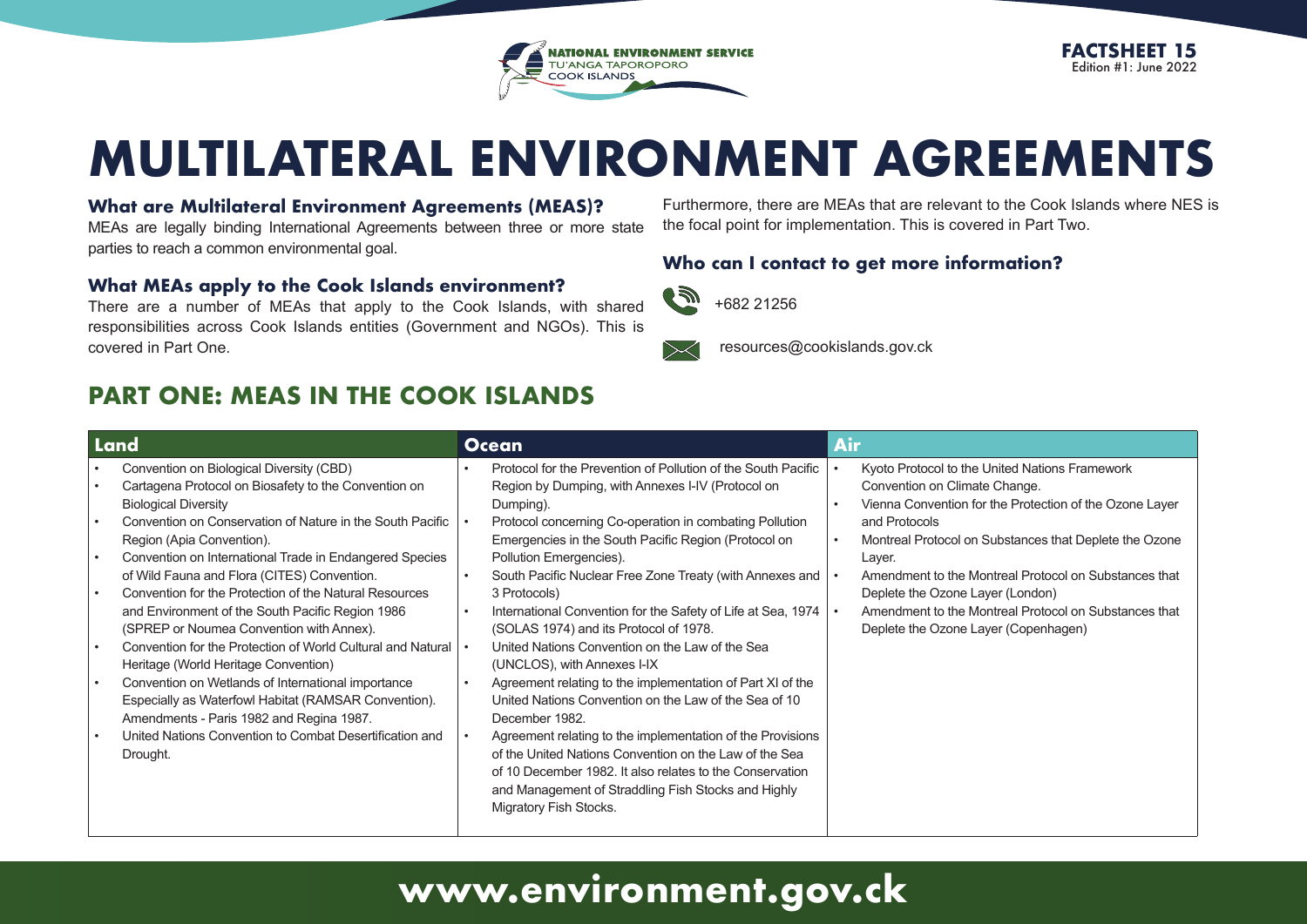

| Land | <b>Ocean</b>                                                                                                                                                                                                                                                                                                                                                                                                                                                                                                                                                                                                                                                                                                                                                                                                                                                                                                                                                                                                                                                                                                                                                                                                                                                                                                                                                                                                                                                                                                                                                                                                                                                                                                  | <b>Air</b> |
|------|---------------------------------------------------------------------------------------------------------------------------------------------------------------------------------------------------------------------------------------------------------------------------------------------------------------------------------------------------------------------------------------------------------------------------------------------------------------------------------------------------------------------------------------------------------------------------------------------------------------------------------------------------------------------------------------------------------------------------------------------------------------------------------------------------------------------------------------------------------------------------------------------------------------------------------------------------------------------------------------------------------------------------------------------------------------------------------------------------------------------------------------------------------------------------------------------------------------------------------------------------------------------------------------------------------------------------------------------------------------------------------------------------------------------------------------------------------------------------------------------------------------------------------------------------------------------------------------------------------------------------------------------------------------------------------------------------------------|------------|
|      | Convention for the Prohibition of Fishing with Long<br>Driftnets in the South Pacific (Wellington Convention).<br>International Convention on the Regulation of Whaling.<br>International Convention Relating to Intervention on<br>the High Seas in Cases of Oil Pollution Casualties<br>(Intervention Convention 1969)<br>The International Convention on Oil Pollution<br>Preparedness, Response and Cooperation 1990 (OPRC<br>Convention).<br>International Convention for the Prevention of Pollution<br>from Ships, 1973; and the Protocol of 1978 relating to the<br>International Convention for the Prevention of Pollution<br>from Ships, 1973 (MARPOL 73/78).<br>Convention on the Prevention of Marine Pollution by<br>Dumping of Wastes and Other Matter, 1972 (London<br>Dumping Convention and 1996 Protocol to the London<br>Convention.<br>International Convention relating to Intervention on the<br>High Seas in Cases of Oil Pollution Casualties (1969); and<br>the Protocol relating to Intervention on the High Seas in<br>cases of Pollution by Substances other than Oil, 1973.<br>International Convention on Civil Liability for Oil Pollution<br>Damage, 1969 and the 1976, 1984 and 1992 Protocols to<br>the Civil Liability Convention (CLC 1969.)<br>International Convention on the Establishment of a<br>$\bullet$<br>International Fund for Compensation of Oil Pollution<br>Damage, 1976, 1984 and the 1992 Protocols to the Fund<br>Convention (FUND 1971).<br>Agreement establishing the South Pacific Regional<br>Environment Programme (SPREP).<br>Rio Declaration on Environment and Development. (1992)<br>$\bullet$<br>Barbados Declaration and Program of Action. |            |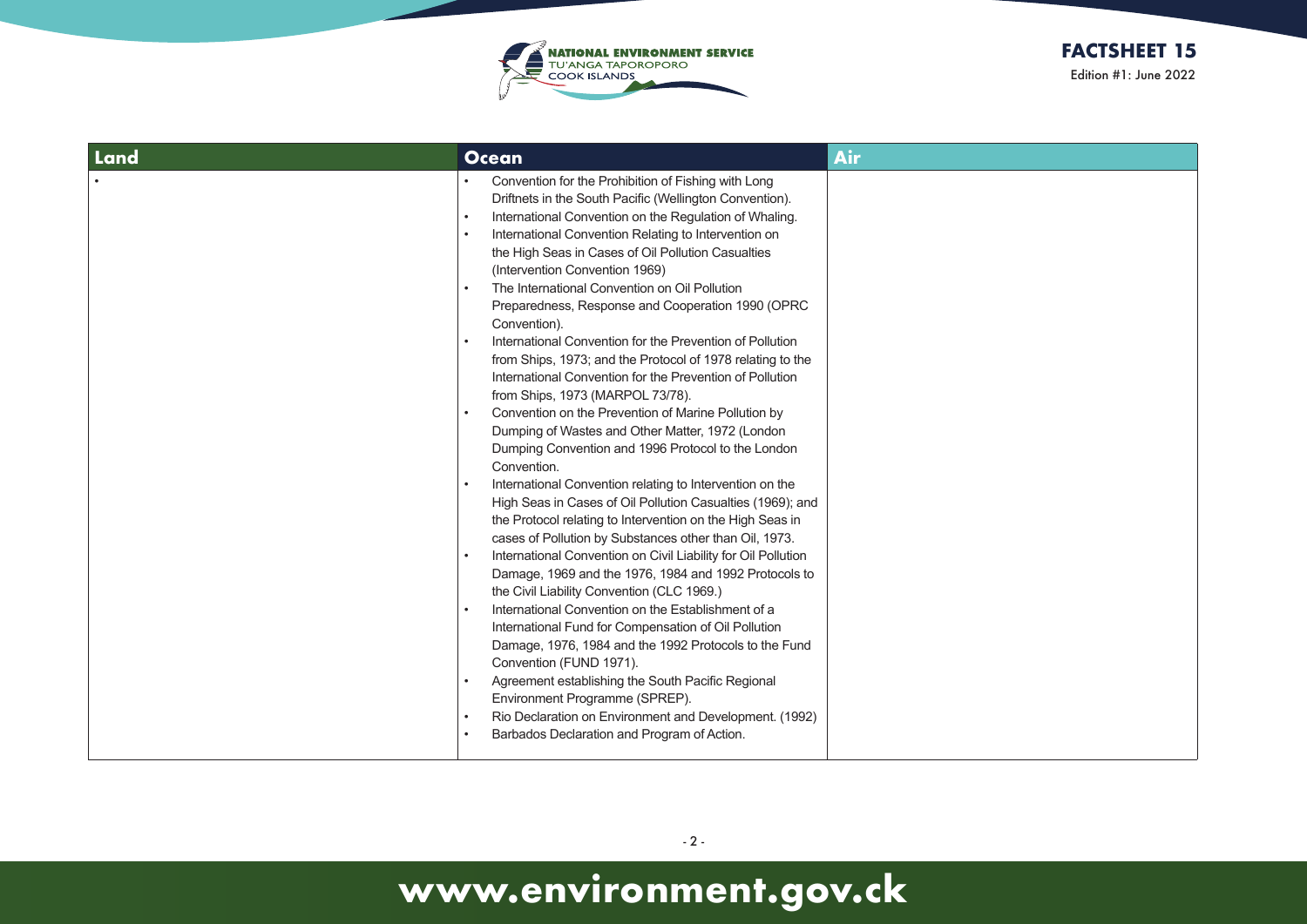

### **PART TWO: MEAS IMPLEMENTED BY NES**

| <b>International Multilateral</b><br><b>Environment Agreements</b><br>(MEAs)                                                | <b>Implemented into</b><br><b>National Legislation</b>                                                          | <b>MEA Objectives</b>                                                                                                                                                                                                                                                                     | <b>NES's Implementation Role</b>                                                                                       |
|-----------------------------------------------------------------------------------------------------------------------------|-----------------------------------------------------------------------------------------------------------------|-------------------------------------------------------------------------------------------------------------------------------------------------------------------------------------------------------------------------------------------------------------------------------------------|------------------------------------------------------------------------------------------------------------------------|
| <b>Basel Convention</b><br>Ratified 29 June 2004                                                                            | <b>Prevention of Marine</b><br>Pollution Act 1998                                                               | The Convention aims to protect human health and the<br>environment against the adverse effects of waste: from<br>generation, transboundary movements and management<br>of hazardous wastes and other wastes.                                                                              | Project- based and Reporting.                                                                                          |
| Cartagena Protocol on Biosafety<br>to the Convention on Biological<br><b>Diversity</b><br>Ratified 21 May 2001              | <b>Biosecurity Act 2008</b>                                                                                     | The Protocol deals primarily with living Genetically<br>Modified Organisms (GMOs) that are to be introduced into<br>the environment (such as seeds, trees or fish) and with<br>genetically modified farm commodities (such as corn and<br>grain used for food, animal feed or processing. | It obligates developing countries<br>to have the human resources<br>and institutions required to<br>promote biosafety. |
| Convention on Biological<br>Diversity 1992<br>Ratified 20 Apr 1993                                                          | Environment Act 2003                                                                                            | This Convention is to conserve biological diversity,<br>promote the sustainable use of its components, and<br>encourage equitable sharing of the benefits of using<br>genetic resources.                                                                                                  | <b>Translated into Environment Act</b><br>2003.                                                                        |
| Convention on the Conservation<br>of Migratory Species of<br>Wild Animals 2006 (BONN<br>Convention)<br>Ratified 01 Aug 2006 | <b>No</b>                                                                                                       | This Convention aims for the conservation of migratory<br>species of wild animals worldwide. Conservation of<br>migratory species particularly requires international<br>cooperation to ensure protection across their full range.                                                        | Shared obligation for National<br>reporting.                                                                           |
| <b>Convention for the Protection</b><br>of World Cultural and Natural<br>Heritage (World Heritage<br>Convention) 1972       | <b>Culture and Historic</b><br>Places Act 1994<br><b>Cook Islands Natural</b><br>Heritage and Trust Act<br>1999 | The Convention addresses the increasing threat of<br>destruction to the cultural and natural heritage of the<br>world by establishing an effective system of collective<br>conservation.                                                                                                  | Environment Act 2003 mandates<br>for regulations to be created for<br><b>Protected Areas and Species</b>               |

- 3 -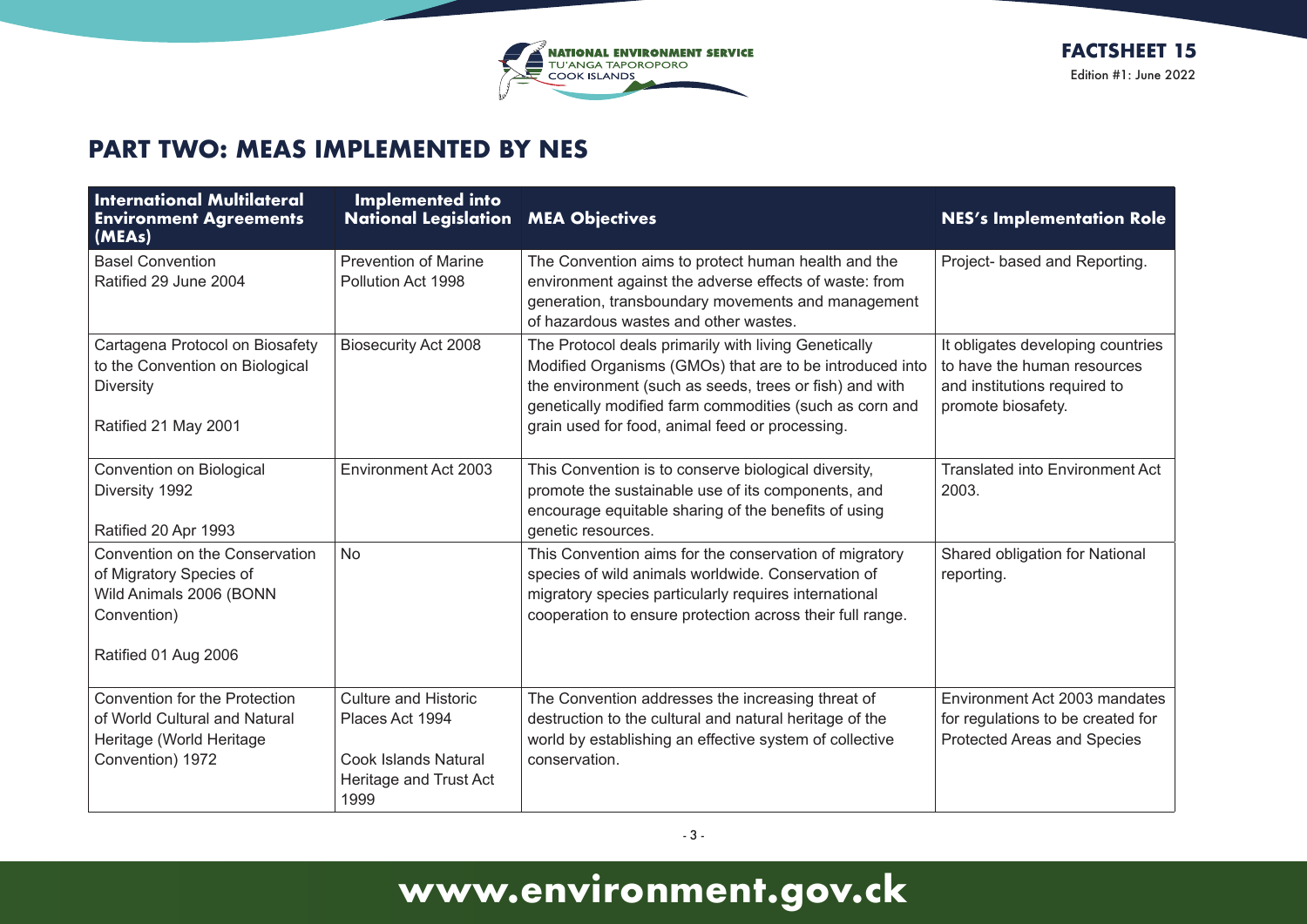

| <b>International Multilateral</b><br><b>Environment Agreements</b><br>(MEAs)                                           | <b>Implemented into</b><br><b>National Legislation MEA Objectives</b>                 |                                                                                                                                                                                                                                                    | <b>NES's Implementation Role</b>                                                                                                                                 |
|------------------------------------------------------------------------------------------------------------------------|---------------------------------------------------------------------------------------|----------------------------------------------------------------------------------------------------------------------------------------------------------------------------------------------------------------------------------------------------|------------------------------------------------------------------------------------------------------------------------------------------------------------------|
| Convention on Wetlands of<br>International Importance<br>(RAMSAR Convention) 1971                                      | Environment Act 2003                                                                  | This Convention seeks to conserve wetlands areas<br>being marsh, fern, peatland or water, whether natural or<br>artificial, permanent or temporary to conserve the habitat<br>for waterfowl which are birds ecologically dependent on<br>wetlands. | NES is not a party to the<br>Convention but has adopted the<br>objectives into Environment Act<br>2003 to designate Wetlands as a<br>significant area of concern |
| The Vienna Convention for the<br>Protection of the Ozone Layer<br>1985                                                 | Environment Act 2003<br><b>Environment (Montreal</b><br>Protocol) Regulations<br>2021 | The Precursor Convention to the Montreal Protocol and<br>succeeding protocols. The Convention aims to create a<br>framework to protect the globe's ozone layer.                                                                                    |                                                                                                                                                                  |
| Montreal Protocol on<br>Substances that Deplete the<br>Ozone Layer 1985 (Vienna<br>Convention)<br>Ratified 22 Dec 2003 | Environment Act 2003<br><b>Environment (Montreal</b><br>Protocol) Regulations<br>2021 | The Protocol's main objective is to protect the ozone<br>layer by taking precautionary measures to control global<br>emissions of substances that deplete it.                                                                                      | ODS is recognized under<br>Environment Act 2003 and ODS<br>Regulations (NES is the leading<br>agency).                                                           |
| The Montreal Amendment 1997<br>Signatory 22 Dec 2003                                                                   | Environment Act 2003<br><b>Environment (Montreal</b>                                  | Included the phase out of HCFCs in developing countries,<br>as well as the phase out of methyl bromide in developed<br>and developing countries in 2005 and 2015 respectively.                                                                     |                                                                                                                                                                  |
| Kigali Amendment 2016<br>Signatory 22 Aug 2019                                                                         | Protocol) Regulations<br>2021                                                         | Extended controls to phase down the production and<br>consumption of hydrofluorocarbons (HFCs) as potent<br>greenhouse gases damaging to the earth's climate.                                                                                      |                                                                                                                                                                  |
| The London Amendment 1990<br>Signatory 22 Dec 2003                                                                     |                                                                                       | Changed the ODS emission schedule by requiring<br>the complete phase out of CFCs, halons, and carbon<br>tetrachloride                                                                                                                              |                                                                                                                                                                  |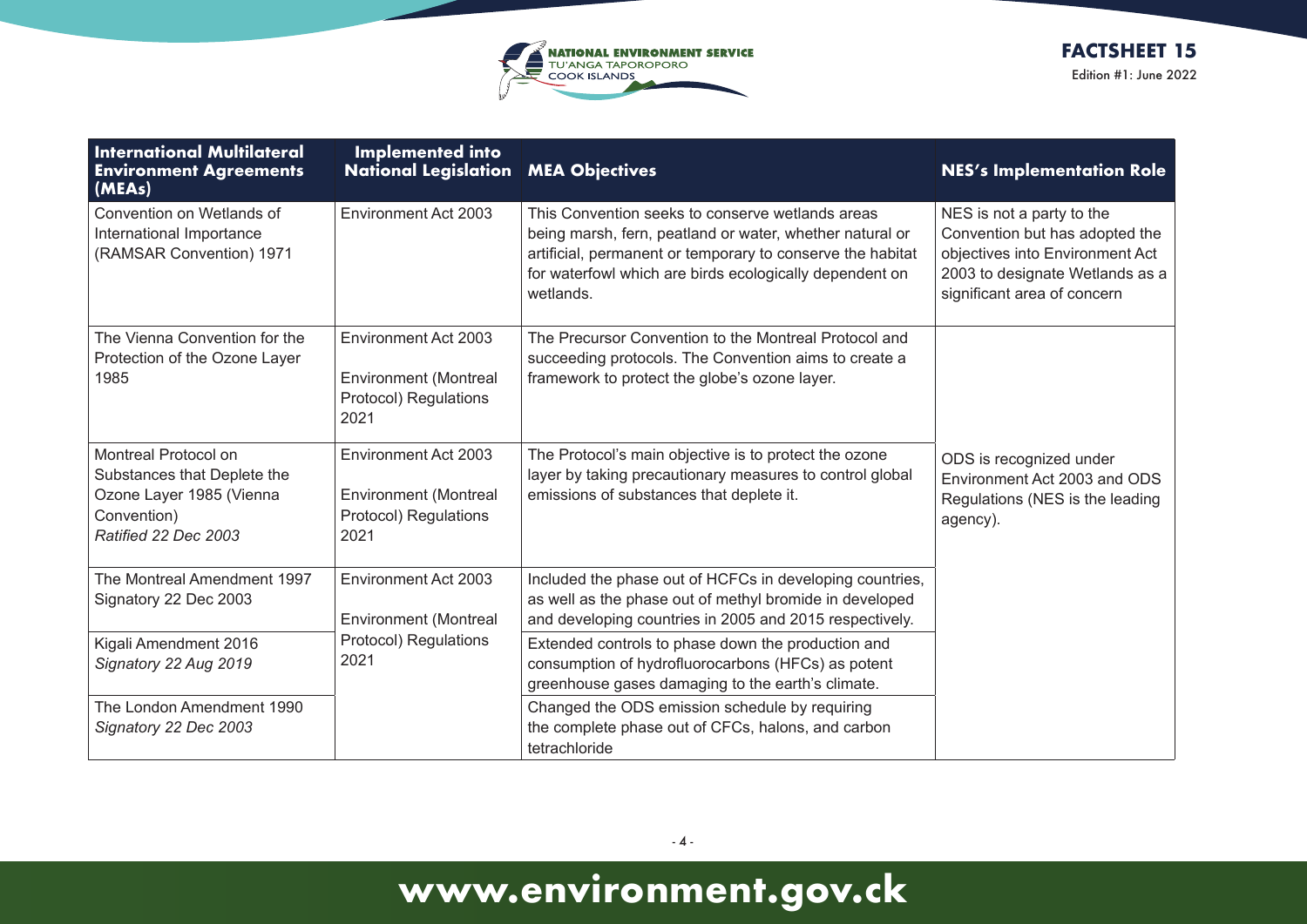

| <b>International Multilateral</b><br><b>Environment Agreements</b><br>(MEAs)                      | <b>Implemented into</b><br><b>National Legislation MEA Objectives</b> |                                                                                                                                                                                                                                                                                                                                                | <b>NES's Implementation Role</b>                                                                                                   |
|---------------------------------------------------------------------------------------------------|-----------------------------------------------------------------------|------------------------------------------------------------------------------------------------------------------------------------------------------------------------------------------------------------------------------------------------------------------------------------------------------------------------------------------------|------------------------------------------------------------------------------------------------------------------------------------|
| The Copenhagen Amendment<br>1992<br>Signatory 22 Dec 2003                                         | Environment Act 2003                                                  | Aims to significantly accelerate the phase out of ODSs and<br>incorporated a hydrochlorofluorocarbons (HCFC) phase<br>out for developed countries, beginning in 2004.                                                                                                                                                                          | ODS is recognized under<br>Environment Act 2003 and ODS<br>Regulations (NES is a leading<br>agency)                                |
| The Beijing Amendment 1999<br>Ratified 01 Jan 1970                                                |                                                                       | This amendment aims to tightened controls on the<br>production and trade of HCFCs. Bromochloromethane<br>was also added to the list of controlled substances with<br>phaseout targeted for 2004.                                                                                                                                               | As above                                                                                                                           |
| <b>United Nations Framework</b><br>Convention on Climate Change<br>1992<br>Ratified 20 April 1993 |                                                                       | The objective of this Convention and any related legal<br>instruments is to achieve stabilization of greenhouse gas<br>concentrations in the atmosphere at a level that would<br>prevent dangerous anthropogenic interference with the<br>climate system.                                                                                      | The Environment Act 2003<br>recognizes the implementation<br>of UNFCCC. Implementation<br>moved to Climate Change Cook<br>Islands. |
| Kyoto Protocol 1998<br>Ratified 27 Aug 2001                                                       |                                                                       | Kyoto Protocol is a sub- agreement under the UNFCCC<br>with an aim to stabilize greenhouse gas concentrations<br>in the atmosphere at a level that will prevent dangerous<br>human interference with the climate system, in a time<br>frame which allows ecosystems to adapt naturally and<br>enables sustainable development.                 |                                                                                                                                    |
| Paris Agreement<br>Ratified 01 Sep 2016                                                           |                                                                       | This Agreement is subsidiary to the UNFCC with an aim<br>to strengthen the global response to the threat of climate<br>change by keeping a global temperature rise this century<br>well below 2 degrees Celsius above pre-industrial levels<br>and to pursue efforts to limit the temperature increase<br>even further to 1.5 degrees Celsius. |                                                                                                                                    |
| Stockholm Convention (POPs)<br>1970<br>Ratified 29 Jun 2004                                       |                                                                       | This Convention aims to protect human health and<br>the environment from the effects of persistent organic<br>pollutants (POPs)                                                                                                                                                                                                                | Project based implementations<br>by NES. Also shared<br>responsibilities with Agriculture.                                         |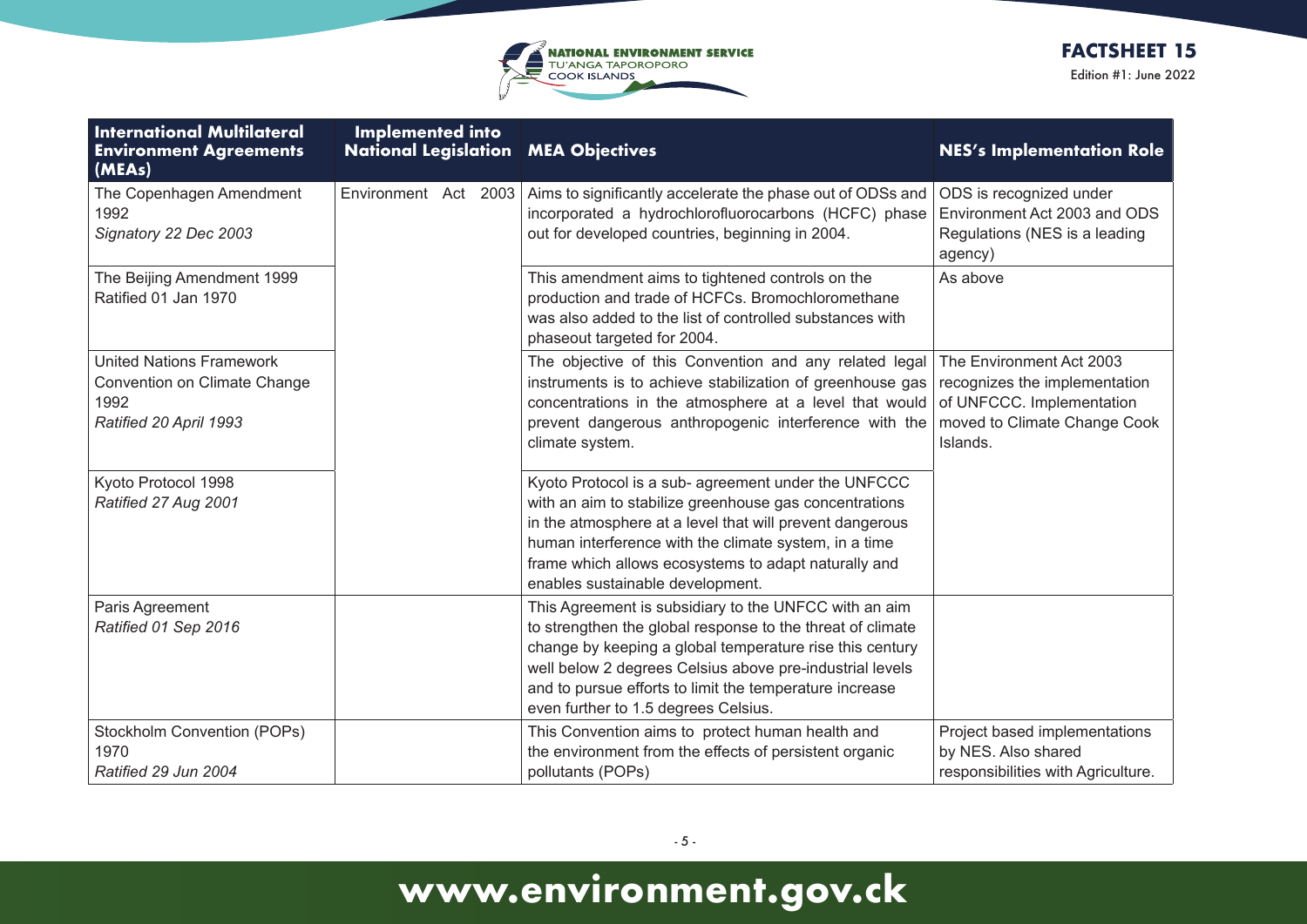

| <b>International Multilateral</b><br><b>Environment Agreements</b><br>(MEAs)                 | <b>Implemented into</b><br><b>National Legislation MEA Objectives</b>                                                              |                                                                                                                                                                                                                                                                        | <b>NES's Implementation Role</b>                                                                                                                |
|----------------------------------------------------------------------------------------------|------------------------------------------------------------------------------------------------------------------------------------|------------------------------------------------------------------------------------------------------------------------------------------------------------------------------------------------------------------------------------------------------------------------|-------------------------------------------------------------------------------------------------------------------------------------------------|
| Rotterdam Convention<br>Ratified 20 June 2004                                                | <b>Biosecurity Act 2008</b>                                                                                                        | The objective of the convention is to promote shared<br>responsibility and cooperative efforts among parties in<br>international trade of certain pesticides and hazardous<br>chemicals to protect human health and environment from<br>harm.                          | NES project based and shared<br>responsibility with other<br>agencies                                                                           |
| United Nations Convention to<br><b>Combat Desertification 1970</b><br>Acceded 23 August 1998 | Environment Act 2003                                                                                                               | The objective of this Convention is to protect people living<br>in areas affected by desertification, land degradation and<br>drought to create a resilient livelihood base and secure<br>long-term benefits while enhancing the healthy functioning<br>of ecosystems. | Project based for NES and<br>Agriculture                                                                                                        |
| Law of the Sea Convention 1982<br>Ratified 15 Feb 1995                                       | Ministry of Marine<br>Resources Act 2005<br>Maritime Transport Act<br>2008<br><b>Seabed Minerals</b><br><b>Activities Act 2019</b> | Aims to define coastal and maritime boundaries, to<br>regulate seabed exploration not within territorial claims,<br>and to distribute revenue from regulated exploration.                                                                                              | Environment Act 2003<br>recognizes maritime<br>boundaries and jurisdiction but<br>implementation responsibility<br>remains with other agencies. |